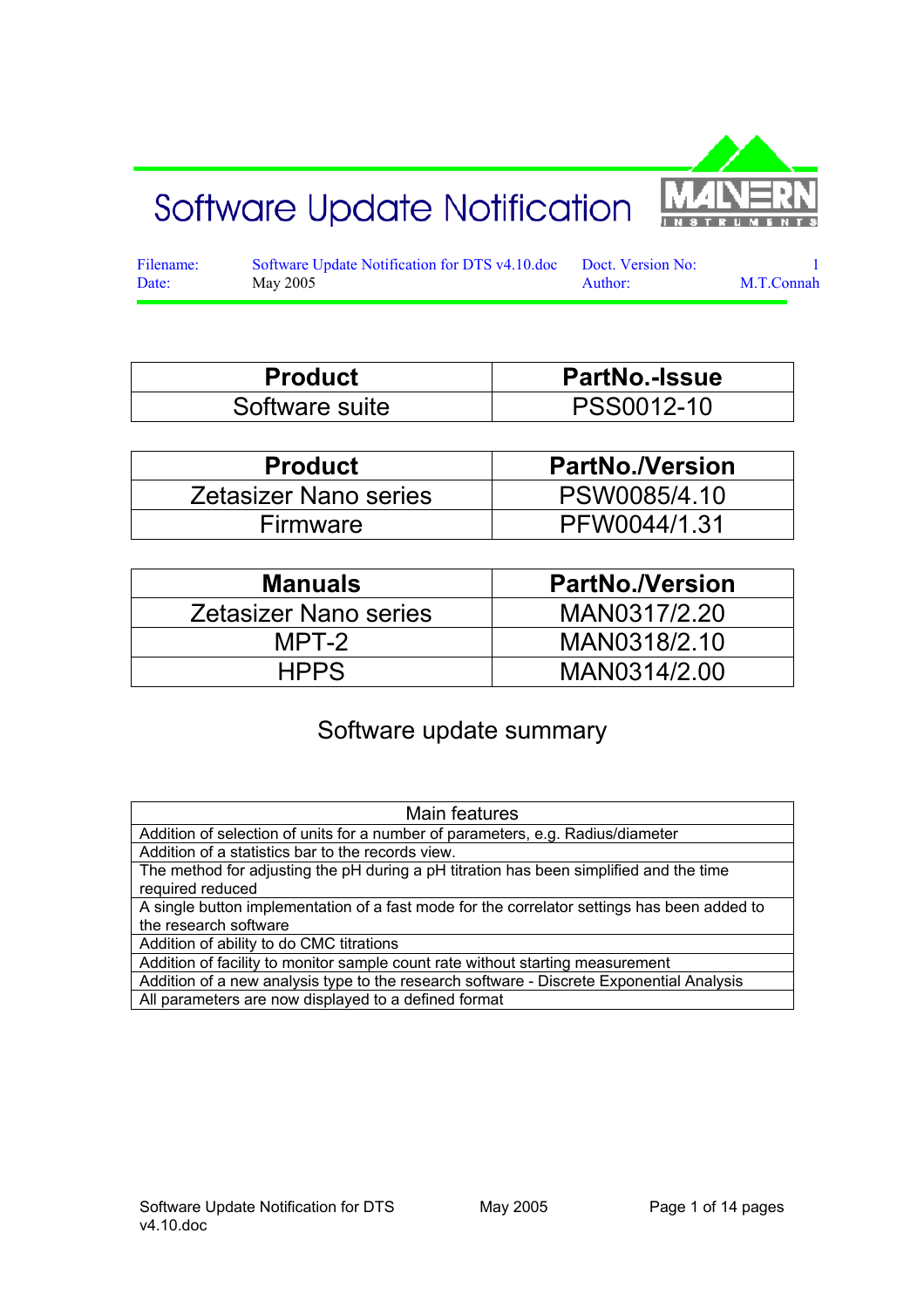## **Contents**

| Contents       |               |  |
|----------------|---------------|--|
| $\mathbf 1$    |               |  |
| 1.1            |               |  |
| 2 <sub>1</sub> |               |  |
| 2.1            |               |  |
| 2.2            |               |  |
| 2.3            |               |  |
| 3.             |               |  |
| 3.1            |               |  |
| 3.2            |               |  |
| 3.3            |               |  |
| 3.4            |               |  |
| 3.5            |               |  |
| 4.             | Installation. |  |
| 4.1            |               |  |
| 4.2            |               |  |
| 4.3            |               |  |
| 4.4            |               |  |
| 5.             |               |  |
| 5.1            |               |  |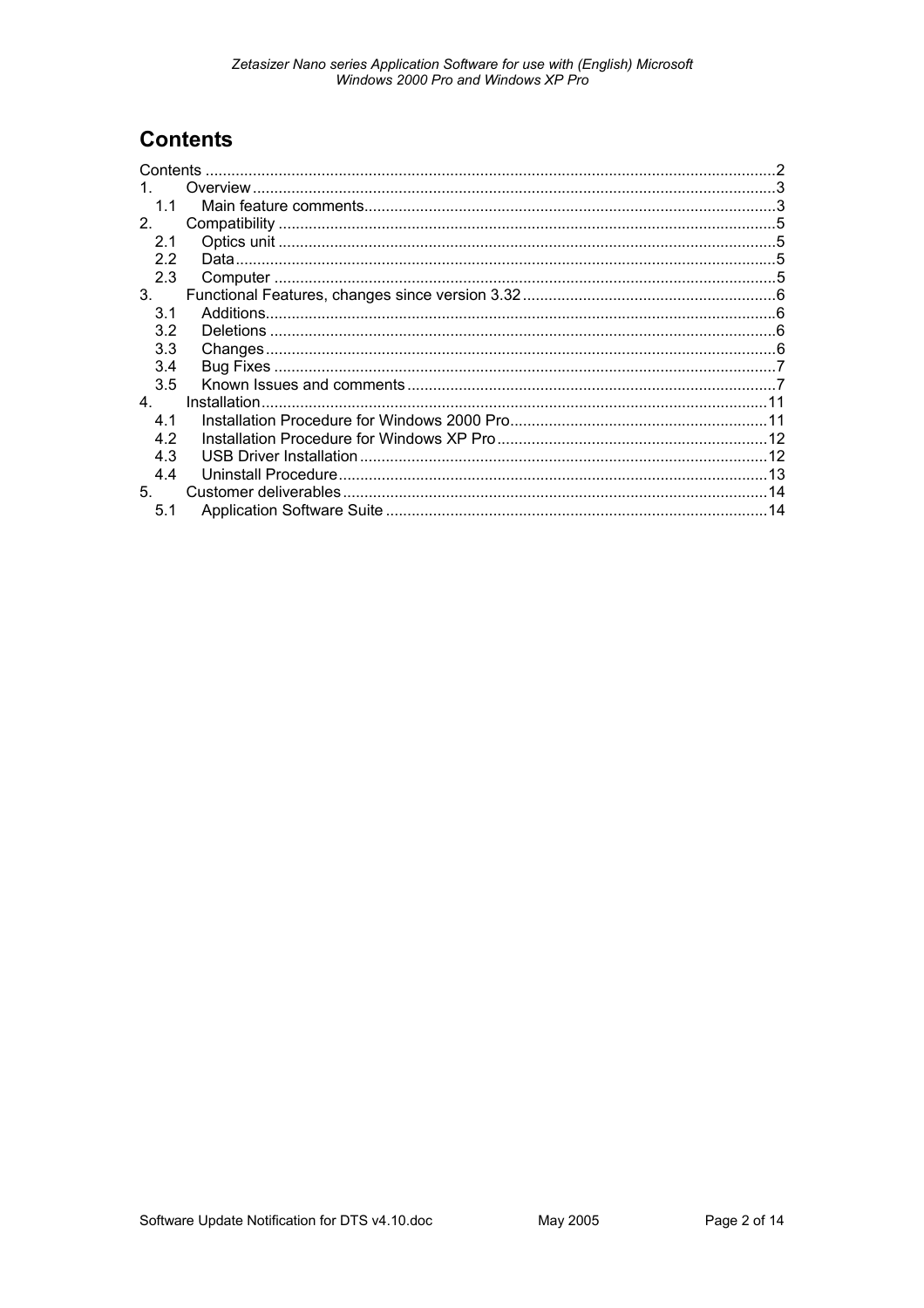## **1. Overview**

This document is the software release note for Zetasizer Nano series software P/N PSW0085 on software suite PSS0012-10 in accordance with DCO4113

## **1.1 Main feature comments**

## 1.1.1 Unit selection

It is now possible to select the units for a number of parameters. The data in a record is stored in a pre-defined format that cannot be altered. The units that are actually displayed are defined by the user workspace. This means that a particular record can be displayed in different formats depending on the workspace settings of the particular user displaying the data.

The units are linked in all places that they are displayed. This means that the units will always be consistent in a particular workspace setting.

The heading in the record view now consists of two lines, the top line being the parameter name, and the second being the parameter unit. Where there is an option to change a unit, left or right clicking on the unit will give a selection of the units available. Clicking on a unit will change the unit name on the second bar, and also change the numerical value of the unit displayed in all the records being viewed.

Simultaneously, all references to this parameter will change in the reports selected, and in the SOP settings.

The parameter units can also be changed within a report by right clicking on a unit, or in an SOP page, and similarly this will change all occurrences of the display of the parameter. These unit settings will be stored with the workspace.

## 1.1.2 Statistics bar

A statistics bar has been added to the bottom of the record view. This can display a maximum of four parameters, mean, standard deviation and maximum and minimum values. Selection of the bars to view is either by right clicking on any displayed bar, then selecting 'Statistics bar and the parameter required, or by selecting the 'statistics bar' option from the 'View' menu. The bar will display a value for all numerical parameters for the records selected. Records are selected in the normal Windows fashion using click and drag, or combinations with the shift and control keys.

The record numbers for the records selected are displayed in the top bar that is displayed. A range of records is displayed separated by a bar, e.g. 1-7, and non-contiguous records are separates by commas. A combination of these methods is also used, e.g. 1-7,15, 23

## 1.1.3 Titration algorithm

A new method is implemented for pH autotitrations. This new method will shorten the time taken for a titration without having to use a pre-scan. It takes sample buffering into account and is designed to avoid overshooting the target pH. Back titration is not allowed, and this avoids any tendency to 'hunt' for the correct pH value, which could previously add to the measurement duration.

The success of the titration, i.e. reaching each of the target pH values in a reasonable time, without overshooting still relies on a well calibrated pH probe in good condition.

The ability to measure a buffer correctly, and stabilise in a short time is not a good enough test as this does not duplicate the performance of the probe in a real sample.

After calibration, a better test is to measure the pH of a known concentration of a strong acid or base. For example a 1 millimolar solution of Hydrochloric acid should be pH 3. In such a test the pH measured should be within 0.1pH units of the expected value.

Note that SOP's originally set up in version 4.00 that used a pre-scan, will still enable the prescan method to be used, however SOP's created using 4.10 will not allow this method. There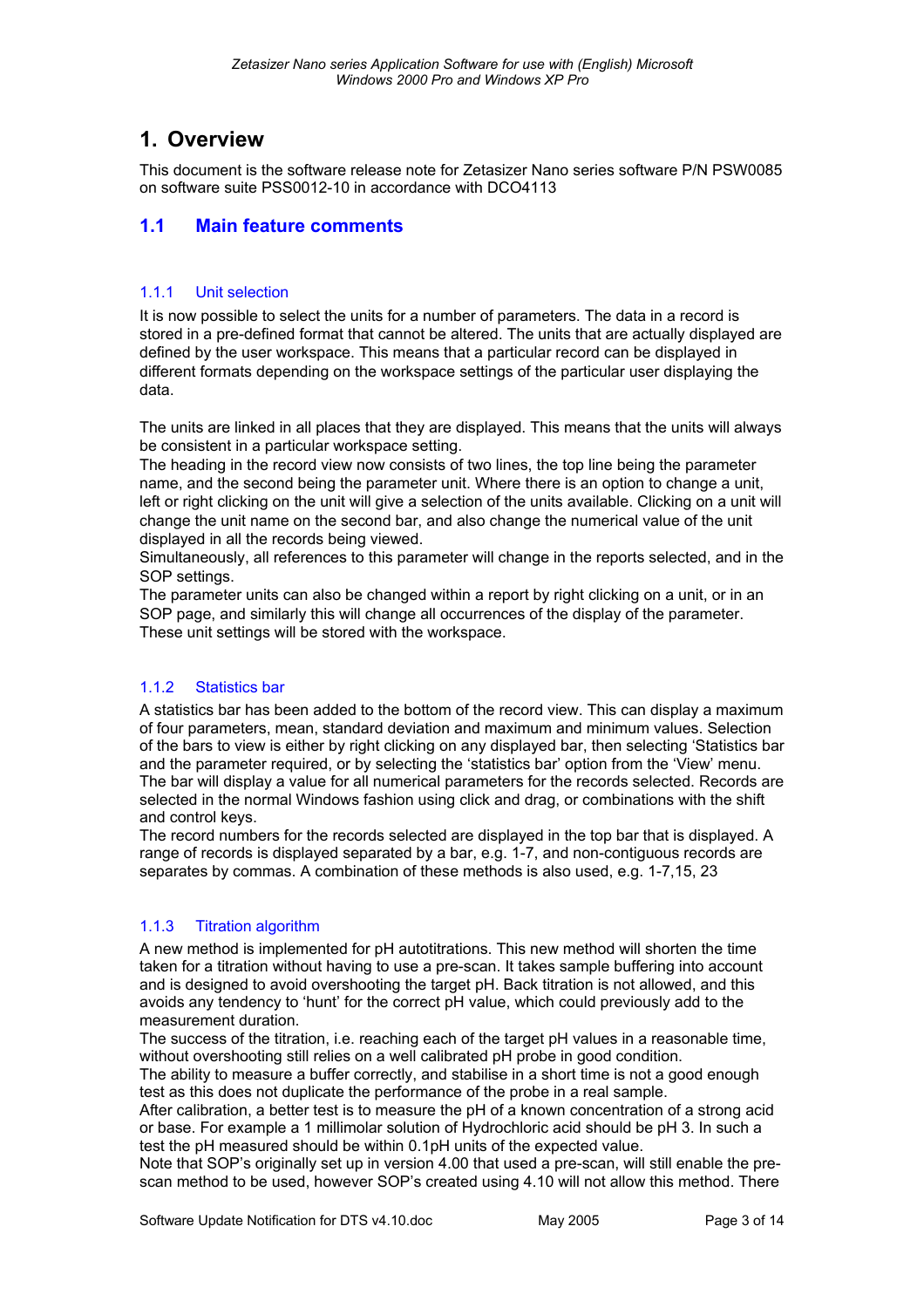is an option to retain the pre-scan method if required, please contact Malvern Instruments UK for details.

#### 1.1.4 Fast correlator mode

The method of implementing the fast mode of the correlator available in the research software, has been simplified. There is now a single radio button to enable or disable the fast mode. It is disabled as default, as this is the default setting in the standard software. Enabling the fast mode adds 16 channels of 25ns each, starting at 25ns. As the response time of the detector does not allow pulses to be generated at intervals of less than 50 ns the first channel displayed is at 75 ns. In addition, the logarithmic correlator, which as default has the first channel at a delay time of 0.5 microseconds, will start at 0.25 microseconds. Note that if the fast mode is implemented, even though the analysis may use the same delay times as the default settings, there can be subtle differences in the result due to the different integration times used by channels with the same time value.

#### 1.1.5 CMC titrations and poor data

Whenever multiple measurements are done, it is now possible for the measurement to continue even though the data collected cannot be analysed.

In the case of a titration, error suppression is automatic. In this case, an error message with a timer will be displayed. If a user does not interrupt the measurement, the correlation function will be stored, and the measurement will continue at the end of the timed period.

This is useful in the case of a concentration titration, for example, to determine the critical micelle concentration (CMC). Below the concentration that micelles appear, the data may be too poor to analyse, but the intensity information could still be useful, and the data is likely to improve at higher sample concentrations.

In the case of a temperature trend measurement, or a time trend measurement done by specifying a number of repeat measurements, the error message can be suppressed by selecting, 'allow results to be saved containing correlation data only'.

## 1.1.6 Sample count rate monitor

A count rate meter is available that shows a continuous display of the sample count rate without having to start a measurement. The option is available under the 'Tools' menu. A dialog box displays the count rate and gives the user has access to the attenuator settings and the cell type used.

Selecting the cell type displays the default measurement position for that cell. The user can accept this by selecting the 'set' button.

In a similar manner, the user can change the attenuator setting by selecting the attenuator required, then selecting the 'set' button to change the attenuator to that setting.

If a measurement is started, this dialog box will close and the Tools menu item will be greyed out.

## 1.1.7 Discrete Exponential Analysis

This is an addition to the research software, designed particularly for protein samples. This analysis allows the user to input information known about the sample to give more precise information about the proportion of up to three components in the sample. There are two method of inputting information. The sizes of expected components can be chosen, or alternatively the number of multimers of the second and third peak can be specified.

The result gives the size and proportion of the two or three peaks detected. No peak width is calculated as it is assumed in this special case that each peak consists of a single size component.

More advice is available in the sizes tab after the Discrete Exponential analysis has been chosen.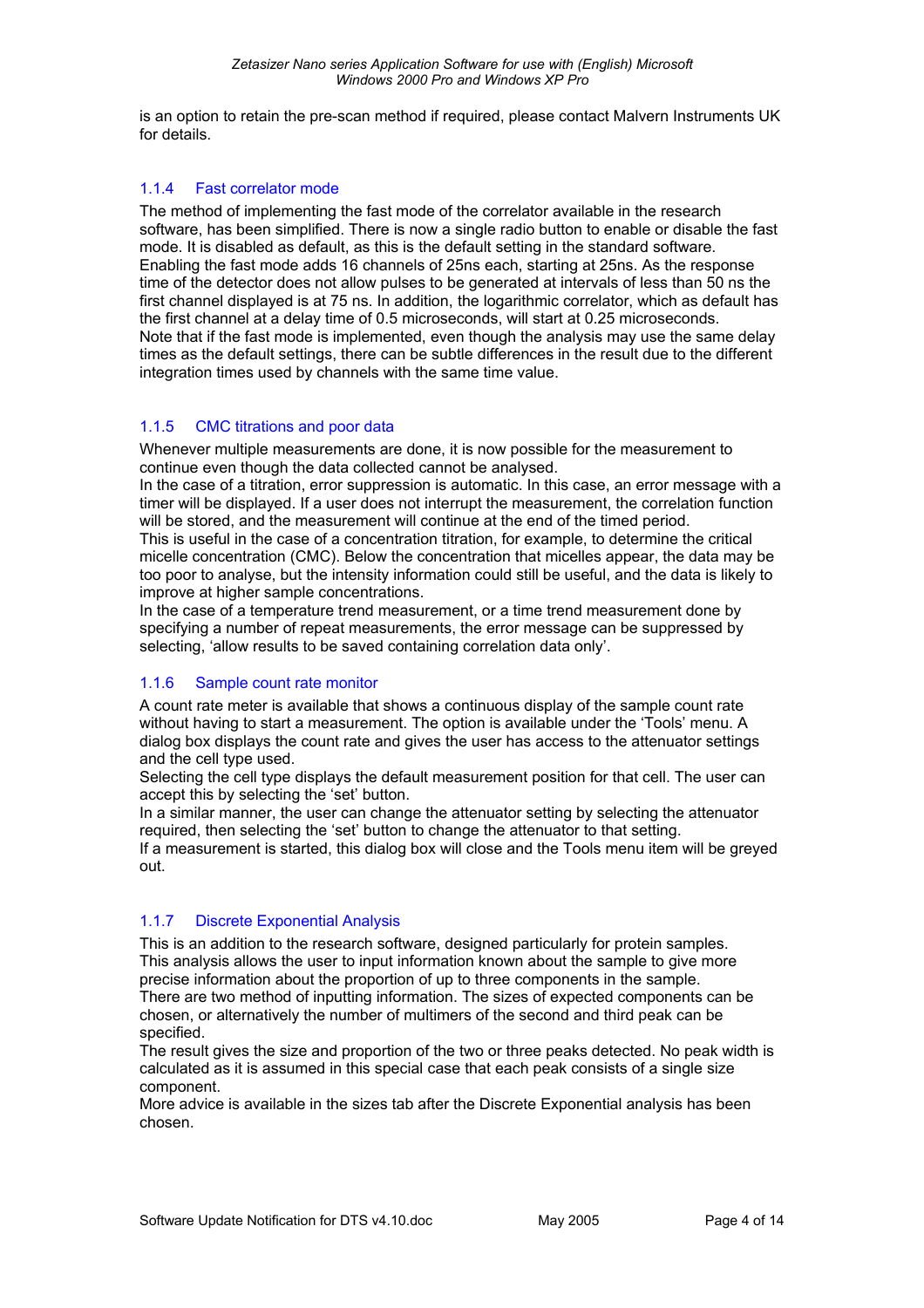#### 1.1.8 Parameter format

All displayed parameters now have a defined format. The parameter will be defined either as text, with properties such as the maximum length allowed, or numeric, with a definition of the format such as exact display, e.g. correlator channel contents, or a defined number of decimal points, e.g. 1 for the temperature.

For simplicity all parameters are assigned to categories which then have the same format properties. 'Size' is one class of format and in this case, the display is to 3 significant figures. This format to a number of significant figures has not been available before, examples in the case of the size class are; 0.678nm, 1.23nm, 12.3nm, 123nm, 1230nm.

## **2. Compatibility**

## **2.1 Optics unit**

Version 4.10 software is compatible with all hardware variants of the Zetasizer Nano series and the HPPS.

## **2.2 Data**

Version 4.10 will read data from all versions from 3.xx and 4.00. It will not read data from Version 1.00 or V1.10 software. If data taken with a previous version is edited, even if only the sample name is changed, the result can change due to small changes designed to improve the analysis.

## **2.3 Computer**

#### 2.3.1 Operating system

Version 4.10 is only compatible with Windows 2000 Pro (Sp4 or later) and Windows XP Pro (Sp1a or later)

Windows XP Pro is the preferred option as the complete alpha test has been performed on this operating system.

NOTE: Windows NT and Windows XP 'Home' version are not supported

#### 2.3.2 Minimum Computer Requirements

Pentium PC 233MHz, 128MByte RAM, 20MByte free hard disk space, 1024 x 768 screen resolution, CD-ROM drive, 1 free USB port, Windows 2000 Pro (SP4 or higher) or Windows XP Pro (SP1a or later) operating system.

Use with the HPPS requires one free PCI slot

The software and system can be used with a laptop computer with a free USB port. Use of a laptop with the HPPS requires a free type 2 PCMCIA slot and a special PCMCIA card. Please contact Malvern Helpdesk for details.

The PC must meet the minimum requirements of the operating system software.

#### 2.3.3 Recommended Computer Requirements

Pentium P4 PC 2.6GHz, 512MByte RAM, 40GByte hard disk drive, 1024 x 768 screen resolution, CD-ROM drive, USB port, Windows XP Pro (SP1a or later) operating system.

The software and system can be used with a laptop computer with a free USB port. Use of a laptop with the HPPS requires a free type 2 PCMCIA slot and a special PCMCIA card. Please contact Malvern Helpdesk for details.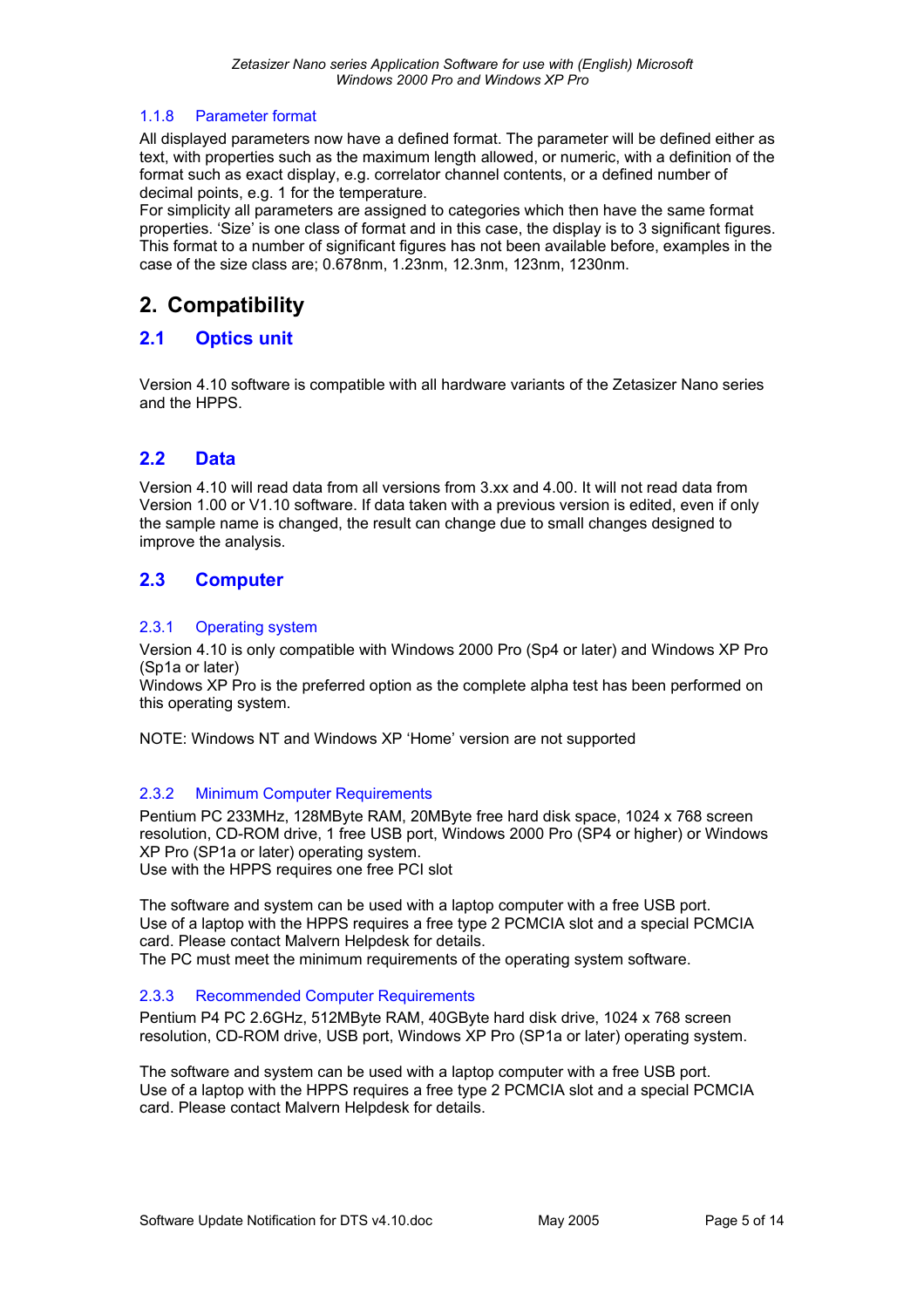## **3. Functional Features, changes since version 3.32**

## **3.1 Additions**

| <b>SCR</b> | <b>Description</b>                                                                                                                                        |
|------------|-----------------------------------------------------------------------------------------------------------------------------------------------------------|
| 2553       | Addition of facility to monitor sample count rate without starting measurement                                                                            |
| 2940       | Option to reset temperature to ambient after temperature trend measurement                                                                                |
| 4232       | Option to append measurement number to sample name after zeta potential<br>and size trend SOPs.                                                           |
| 4292       | Correlogram will now be saved even if data cannot be analysed                                                                                             |
| 4234       | The measurement can be initiated immediately by selecting the start icon. The<br>measurement will then start after temperature equilibration is complete. |
| 4352       | The trend table properties can be configured from the main application as well<br>as from the from the report designer.                                   |
| 4365       | An option is added to reset the temperature to a defined value at end of a<br>temperature scan                                                            |
| 4372       | Addition of a new analysis type to the research software - Discrete Exponential<br>Analysis                                                               |
| 4391       | Addition of ability to edit many results simultaneously                                                                                                   |
| 4410       | Addition of titration tutorial for the MPT-2                                                                                                              |
| 4460       | Addition of pH read back during an additive titration                                                                                                     |
| 4466       | Addition of % over/under plots to the zeta potential statistics graph                                                                                     |
| 4479       | Addition of ability to do CMC titrations                                                                                                                  |
| 4484       | Audible indication on completion of SOP                                                                                                                   |
| 4606       | Addition of normalised diffusion output from White-Mangelsdorf calculation                                                                                |
| 4658       | Addition of reference beam count rate, measured voltage and measured<br>current parameters to recorded data                                               |
| 4665       | Addition of second virial coefficient error and correlation coefficient parameters                                                                        |
| 4671       | Addition of selection of units for parameters                                                                                                             |
| 4673       | Addition of a statistics bar to the records view.                                                                                                         |
| 2869       | Reference beam count rate should be available as parameter in zeta                                                                                        |
|            | measurement records.                                                                                                                                      |

## **3.2 Deletions**

None

## **3.3 Changes**

| <b>SCR</b> | <b>Description</b>                                                                                                     |
|------------|------------------------------------------------------------------------------------------------------------------------|
| 4440       | The method for adjusting the pH during a pH titration has been simplified and<br>the time required reduced             |
| 4489       | The Integration method for the White-Mangelsdorf calculation has improved<br>accuracy                                  |
| 4508       | Sub-runs can be saved for zeta potential measurements in the research<br>software                                      |
| 4631       | The reports have been changed to take alteration of parameters and display of<br>units into account                    |
| 4648       | A single button implementation of a fast mode for the correlator settings has<br>been added to the research software   |
| 4652       | Parent and child records are now always shown even if one of the record types<br>doesn't match the workspace settings. |
| 4672       | All parameters are now displayed in a new defined format                                                               |
| 4709       | The stirrer in the MPT2 is now activated when the "pH Monitor" tab is accessed                                         |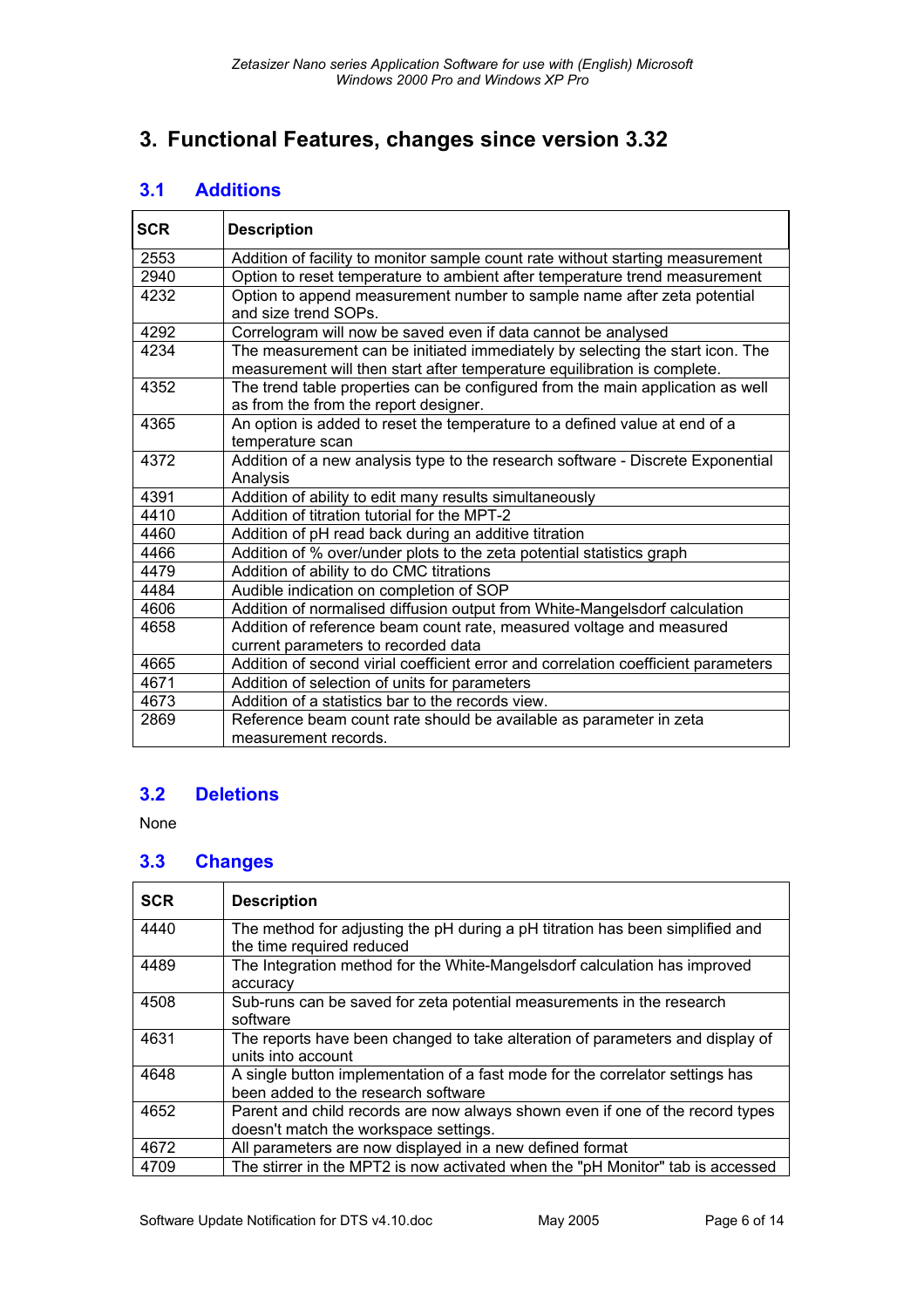| 4730 | MPT2 tutorials have been updated.                                             |
|------|-------------------------------------------------------------------------------|
| 4779 | Molecular weight: Count rates for the scattering standard and the solvent are |
|      | now displayed before the operator is prompted to accept them.                 |
| 4760 | MPT2 pre-measurement clean and prime message prompt has been updated.         |

## **3.4 Bug Fixes**

| <b>SCR</b> | <b>Description</b>                                                                                                              |
|------------|---------------------------------------------------------------------------------------------------------------------------------|
| 4178       | The tab key now sets the focus to material or dispersant properties tabs on the<br>sample page.                                 |
| 4490       | The selection of cutoff/number of points in research software (Edit Result) is<br>corrected                                     |
| 4547       | The create average result feature error when averaging zeta results generated<br>using the monomodal analysis type is corrected |
| 4557       | Titration measurements would fail under Windows XP unless running with<br>Administrator privileges.                             |
| 4603       | The cell position is reported correctly as 2.00mm for zeta measurements taken<br>on a 90 degree size measurement system.        |
| 4641       | The default size analysis settings have been corrected                                                                          |
| 4647       | The number of analysis points are now correctly set                                                                             |
| 4651       | Errors in the cumulants analysis for the HPPS have been corrected                                                               |
| 4653       | The Alpha value is now stored correctly                                                                                         |
| 4655       | The cumulants settings for the OQ SOPs supplied have been corrected                                                             |
| 4657       | The size limits displayed are now correct in the OQ SOPs                                                                        |
| 4660       | The correlator page has an interim fix for the parameter settings                                                               |
| 4662       | Errors in coated sphere model have been corrected                                                                               |
| 4677       | Problems with Runge Kutta solver in White Mangelsdorf calculation have been<br>corrected                                        |
| 4684       | The parameter dictionary text name for the distribution analysis threshold<br>(lower and upper) are now correct                 |
| 4710       | Checking the "Enable Stirrer" box in the "Clean" and "Fill" tabs now activates<br>the stirrer                                   |
| 4734       | Removed molecular weight measurement type from SOP editor for 90°<br>instruments.                                               |
| 4743       | Molecular weight fit error is now reported correctly.                                                                           |
| 4772       | Derived mean count rate, i.e. without the reference beam, is now stored<br>correctly during zeta measurements.                  |
| 4781       | Temperature is no longer set to 25°C when measurement window is closed.                                                         |

## **3.5 Known Issues and comments**

## 3.5.1 USB Detection

USB detection occurs automatically on new computers. On older computers the instrument is not always detected automatically and the instrument icon in the bottom right-hand corner of the status bar will remain greyed-out. This is fixed by closing the application, restarting the computer and restarting the software.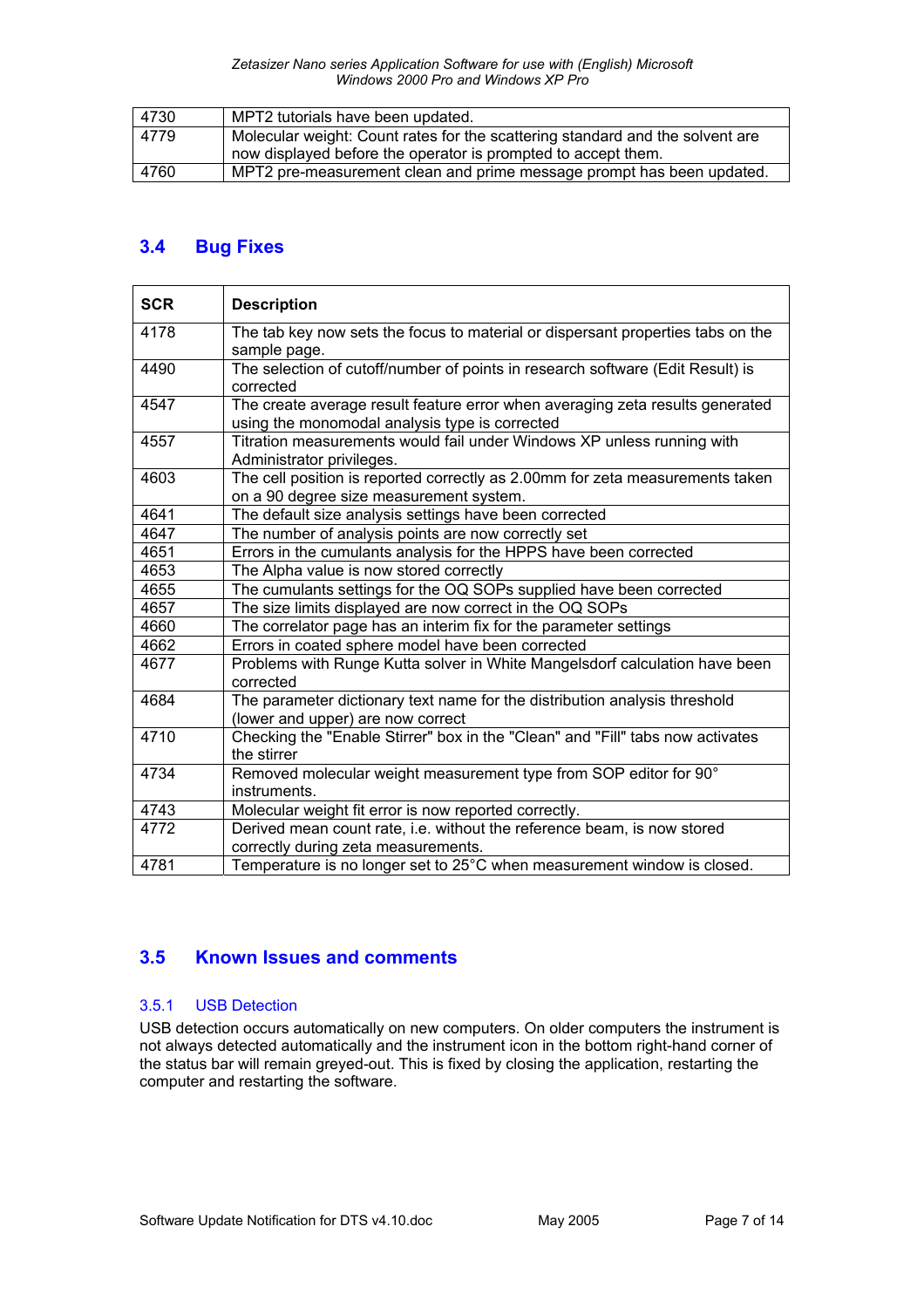#### 3.5.2 Missing parameters in user reports

The parameter dictionary has been updated for this version of the software and some of the parameters have changed. For reports that the user may have created containing the affected parameters, the parameters will become undefined. This can be seen when a report is opened and the parameter displays the text 'No parameter has been selected' or nothing is shown next to the text label (i.e. the value appears blank). To fix this problem for each parameter carry out the following steps:-

- 1) Double-click on the affected parameter to bring up its property dialogue.
- 2) Click the 'Select' button to display the 'Select a parameter' dialogue.
- 3) Select the relevant parameter.

**N.B.** Remember to correct the affected parameters on both the screen and page layout views of the report.

#### 3.5.3 Results

The analysis algorithms for the calculation of size, zeta potential and molecular weight, including data filtering, are being continually improved. The effect of this is that if data taken from a previous version of software is edited, the result may change, even if only the sample name is edited.

This is because the algorithms themselves are not stored with the record.

This does not apply to parameters stored with the record such as the viscosity, and refractive index etc. as the same parameters are always used in the recalculation of the edited result.

This does not of course change the result in the stored record, as after editing a new record is created. To tell if a record is the original or has been edited, the parameter 'Is edited' can be added to a report or the record view. This can be found in the measurement audit information section of the parameters list. It will display 'False' if the record has not been edited.

## 3.5.4 Manual measurement settings

Installing version 4.10 software will cause the manual measurements settings to revert to their default values. After installation any changes are preserved between settings.

#### 3.5.5 Application error when editing the analysis limits of existing zeta measurement records

Editing the zeta potential range of an existing record may cause an error, and the software will have to be shut down. This editing is mostly required when measuring samples in low dielectric constant media, or when using very low voltages.

A suitable range should be set before the measurement. For a sample in a dispersant with a very low dielectric constant such as hexane, the zeta potential range in the results calculation page, under the advanced button should be set to -500mV to 500mV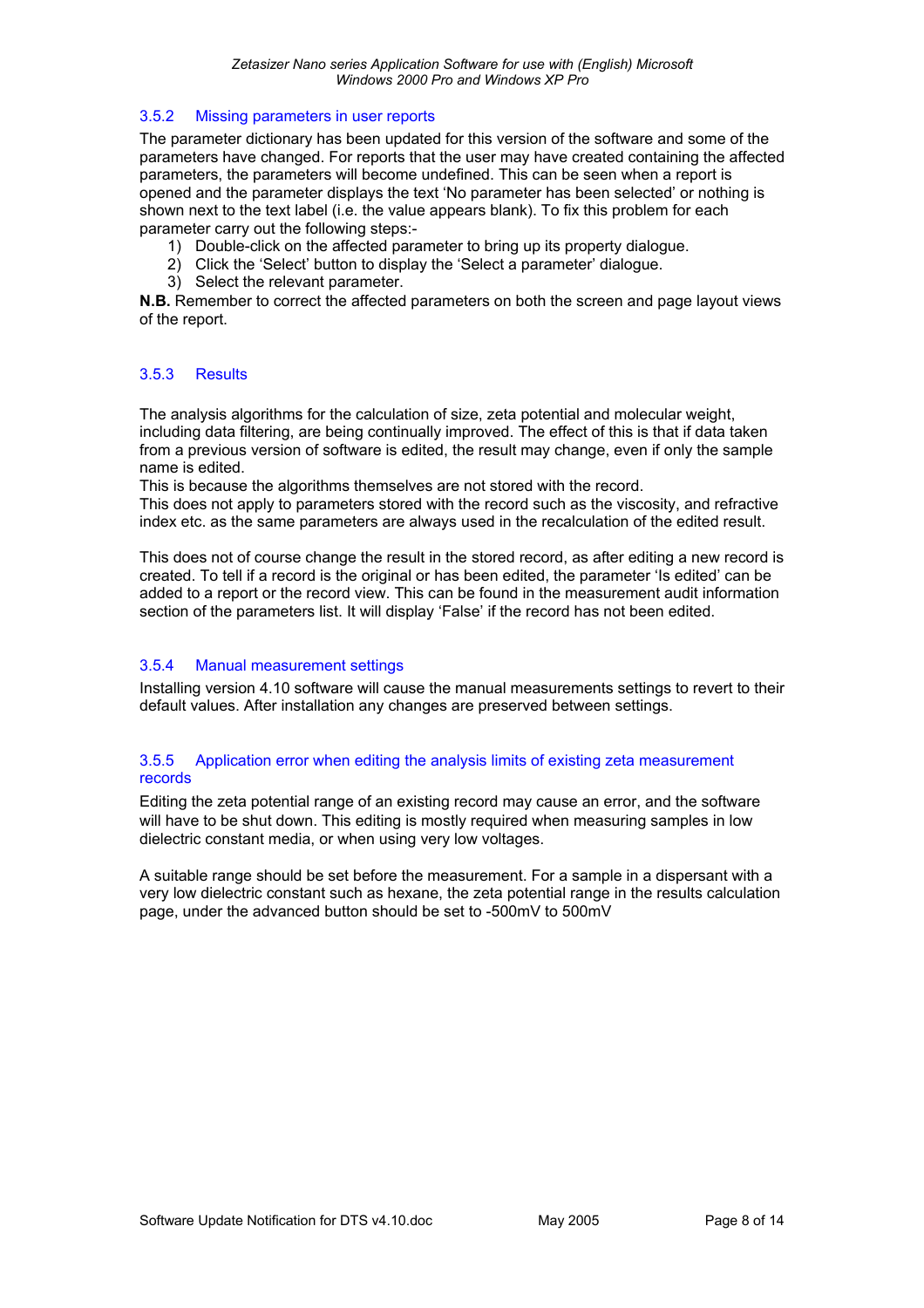#### 3.5.6 Latest firmware required when running SOPs created with version 4.10 software

This is a problem for existing users if an SOP is created with version 4.10 software without having the instrument connected on start-up (so the firmware is not updated). If the instrument is then connected (without restarting the application) and an attempt made to run the SOP then it will fail with the error message shown below:-

| <b>DTS</b> |                                                                                                                                                                                                            |
|------------|------------------------------------------------------------------------------------------------------------------------------------------------------------------------------------------------------------|
|            | This SOP has been designed for a different instrument type or instrument configuration.<br>Open the SOP in the SOP editor and modify the instrument settings shown on the first page. Save the changes and |
|            | run the SOP again.                                                                                                                                                                                         |

The fix for this problem is to restart the application with the instrument connected.

#### 3.5.7 The following SCRs detail issues that currently exist within the software.

| <b>SCR</b> | <b>Description</b>                                                                            |
|------------|-----------------------------------------------------------------------------------------------|
| 2364       | Export Data dialog does not remember the last destination filename and path<br>that was used. |
| 2650       | Unexpected filling using the Filled Graph option                                              |
| 2653       | Can set the warning and action limits wrong way round                                         |
| 2657       | Melting point SOP dialogs should display a warning with fixed temperature<br>dispersant       |
| 2735       | Dragging records onto desktop fails                                                           |
| 2746       | Tables have insufficient numerical precision                                                  |
| 2855       | Clicking on a measurement or report file from the "Start->Documents" toolbar<br>fails to open |
| 2881       | It should not be possible to delete a security group if there are users in it.                |
| 2882       | Deleting a group should be audited                                                            |
| 2883       | It is currently possible to add a user without specifying any group.                          |
| 3005       | Melting Point - automatic run duration may not be suitable choice                             |
| 3066       | Graphs - The statistics graph does not correctly support the Weight<br>transformation         |
| 3130       | No warning message when running a zeta, molecular weight or melting point<br>SOP on a HPPS.   |
| 3131       | User reports will not print unless they are added to the current workspace.                   |
| 3151       | Zooming in on a graph does not refresh the tick labels.                                       |
| 3186       | 21 CFR - Can create a group with the same name as an existing group.                          |
| 3411       | Dielectric constant value should change with temperature.                                     |
| 3491       | If the software can not access the registry it gives a run-time error                         |
| 3714       | Record browsing in print preview does not work                                                |
| 4067       | User ->New User menu does not force values in password and password<br>confirmation boxes.    |
| 4123       | Not possible to change the name of a Workspace                                                |
| 4143       | Protein Utilities: Pasting a graph into Wordpad changes the graticle line style               |
| 4169       | Audit trail does not record the copying of records                                            |
| 4237       | Research Software: Edit Result, no explanation on coated sphere                               |
| 4286       | Number of runs still tries to limit the measurement to 6 hours, instead of<br>allowing 10,800 |
| 4345       | Record appears selected when it isn't                                                         |
| 4405       | Add ability to use own larger beaker                                                          |
| 4407       | Allow increment and points option in dilution titration                                       |
| 4414       | Zeta edit result not possible for monomodal measurement data                                  |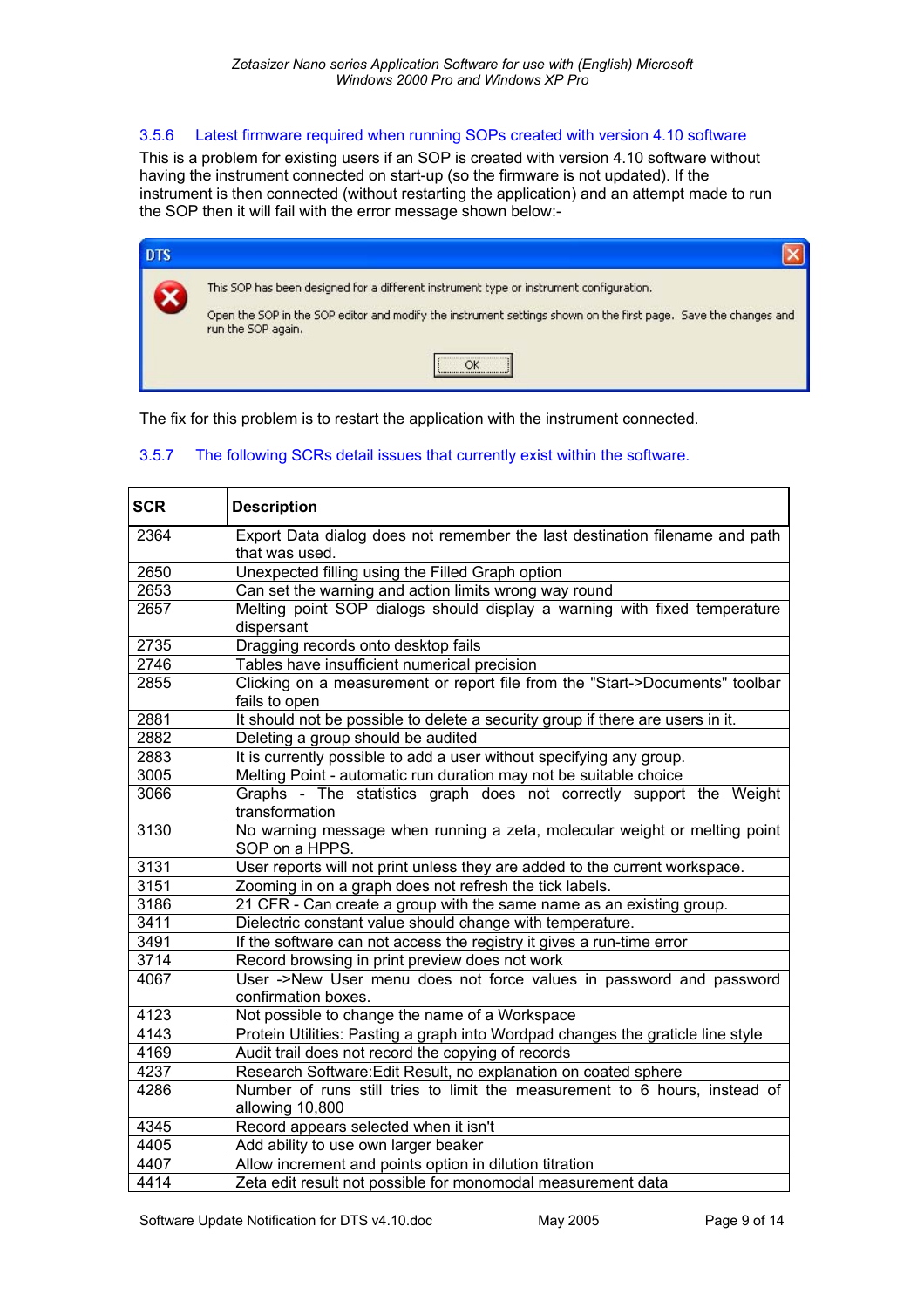#### *Zetasizer Nano series Application Software for use with (English) Microsoft Windows 2000 Pro and Windows XP Pro*

| <b>SCR</b> | <b>Description</b>                                                                  |
|------------|-------------------------------------------------------------------------------------|
| 4427       | Problems with default printer can cause the application to crash                    |
| 4446       | Printing the record view exhibits different behaviour than printing a report        |
| 4488       | Cannot batch print to pdf                                                           |
| 4539       | Size measurement optimisation routine should follow temp equilibration              |
| 4553       | Add temperature coefficients                                                        |
| 4610       | Current Record selection is deselected if a new report is added                     |
| 4616       | Cannot view a read-only audit trail file.                                           |
| 4617       | Software freezes when attempting to open a none audit trail file in the audit trail |
|            | viewer                                                                              |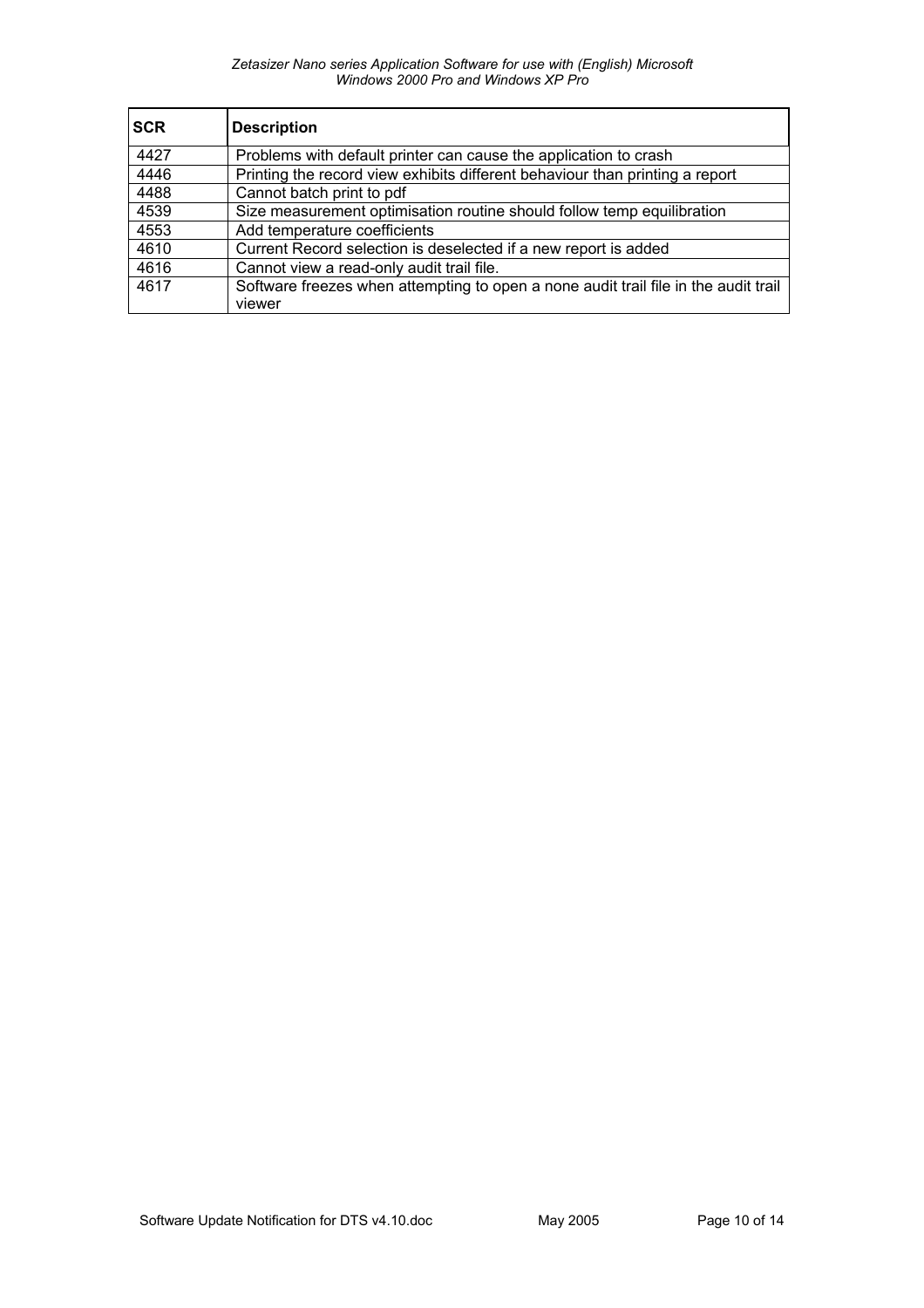## **4. Installation**

## **4.1 Installation Procedure for Windows 2000 Pro**

#### **You must uninstall the previous version before installing the new version. See the 'Uninstall procedure' below.**

The software suite comes on an auto-loading CD-ROM. Inserting the drive into a system configured to Auto-run a CD will run the installation program automatically. If your system does not support this feature run the *\setup.exe* program from the root directory of your CD drive.

#### 4.1.1 Record view headings

The new record view unit headings will not be displayed unless the existing workspaces are deleted. The current headings are stored in a file automatically named as the user currently logged on to the computer with a '.wrkspace extension'. e.g. JOHN SMITH.wrkspace To access the new headings this file must be deleted or renamed after the uninstallation procedure.

After uninstalling the software navigate to the 'C:\Program Files\Malvern Instruments\DTS' directory. This will contain the user workspace. This can either be deleted, in which case a new user workspace will automatically be created during the installation process, or it can be renamed to allow its use later. Note only the '.wrkspace' extension can be used. During the installation a new workspace will automatically be created, and the new record headings will then be displayed.

## 4.1.2 Example data

The examples data file has been updated.

To access the new examples file the old file must be deleted or renamed after the uninstallation procedure and before the new software version is installed.

After uninstalling the software navigate to the 'C:\Program Files\Malvern

Instruments\DTS\Measurement Data' directory. This will contain the example results.dts file. This can either be deleted, or it can be renamed to allow its use later. Note the '.dts' extension must be used to enable access to a file from within the application. During the installation the new example results will be installed.

The example data is most conveniently viewed in the summary workspace as all the reports to view the data are available in this workspace.

**Note:** If the system has a previous version of 3.xx or 4.xx installed, then this must be uninstalled before version 4.10 is installed as it cannot be co-resident. Version 1.10 (HPPS) can be left on the system and version 4.10 installed

**Note:** On the instrument selection screen, the type of instrument, laser wavelength and scattering angle must be specified. Text information is supplied on this screen to help with your selections.

**Note:** For DTS Series software, Windows 2000 ™ Pro and Windows XP ™ Pro will not allow an installation if the user does not have administrator access. This is in line with Microsoft's Logo policy and is standard practice.

**Note:** Windows 2000™ Pro systems require service pack 4 or later in order to install the software.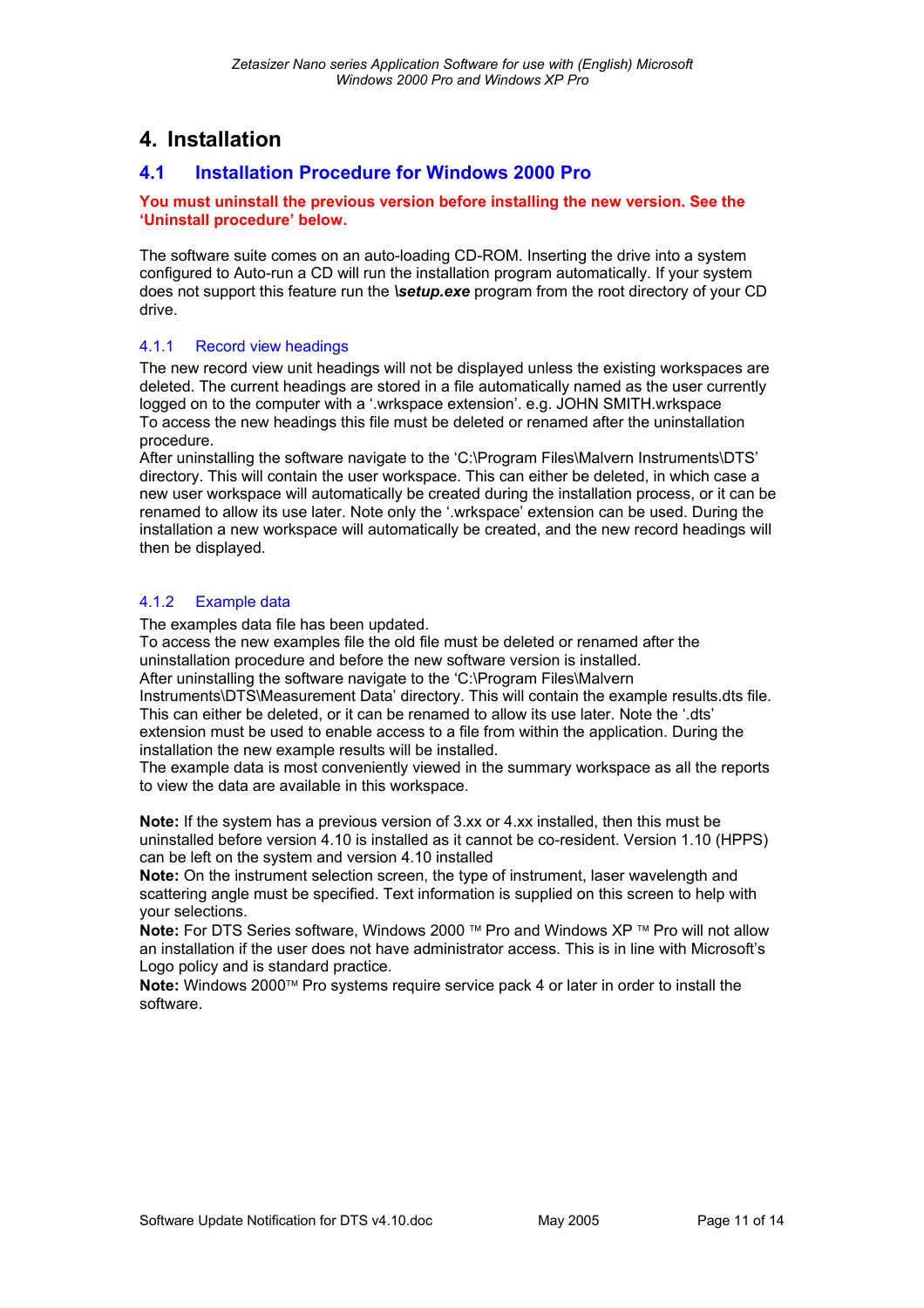## **4.2 Installation Procedure for Windows XP Pro**

Windows XP may give the following warning during the installation. This warning can safely be ignored by clicking 'Continue anyway' as the software installation has been tested on Windows XP.

| <b>Software Installation</b>                                                                                                                                                                                                                                                                                          |
|-----------------------------------------------------------------------------------------------------------------------------------------------------------------------------------------------------------------------------------------------------------------------------------------------------------------------|
| The software you are installing has not passed Windows Logo.<br>testing to verify its compatibility with Windows XP. [Tell me why<br>this testing is important.)                                                                                                                                                      |
| Continuing your installation of this software may impair<br>or destabilize the correct operation of your system<br>either immediately or in the future. Microsoft strongly<br>recommends that you stop this installation now and<br>contact the software vendor for software that has<br>passed Windows Logo testing. |
| STOP Installation<br>Continue Anyway.                                                                                                                                                                                                                                                                                 |
|                                                                                                                                                                                                                                                                                                                       |

## **4.3 USB Driver Installation**

**Note:** Driver installation on Windows 2000 ™ Pro and Windows XP ™ Pro will fail if the user does not have administrator access. This is in line with Microsoft's Logo policy and is standard practice.

## 4.3.1 Windows 2000

With the software installed the instrument should be connected via the USB port. The drivers should now be installed automatically without any user input.

#### 4.3.2 Windows XP Pro

With the software installed the instrument should be connected via the USB port. This will result in the found new hardware dialogue appearing: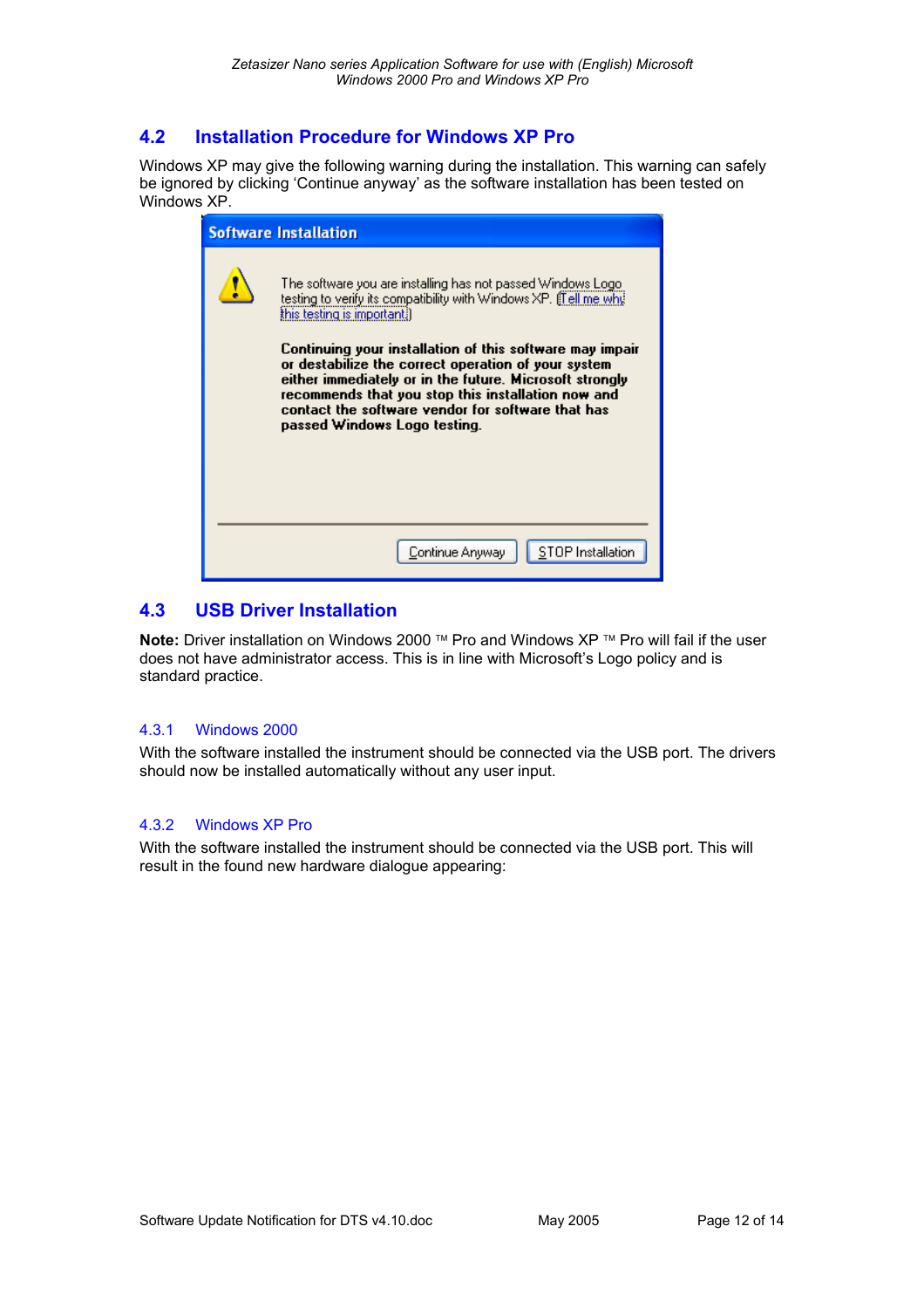

This should be left with the default selection of 'Install the software automatically' and the 'Next' button should be pressed so that file transfer begins. During file transfer a similar warning dialogue as appeared in section 6.2 may be displayed. Once again the 'Continue Anyway' button should be pressed so that file transfer completes. Once file transfer has completed the 'Finish' button should be pressed to complete the installation.

## **4.4 Uninstall Procedure**

The software can be uninstalled using the standard Add/Remove feature in the Windows 'Control panel'